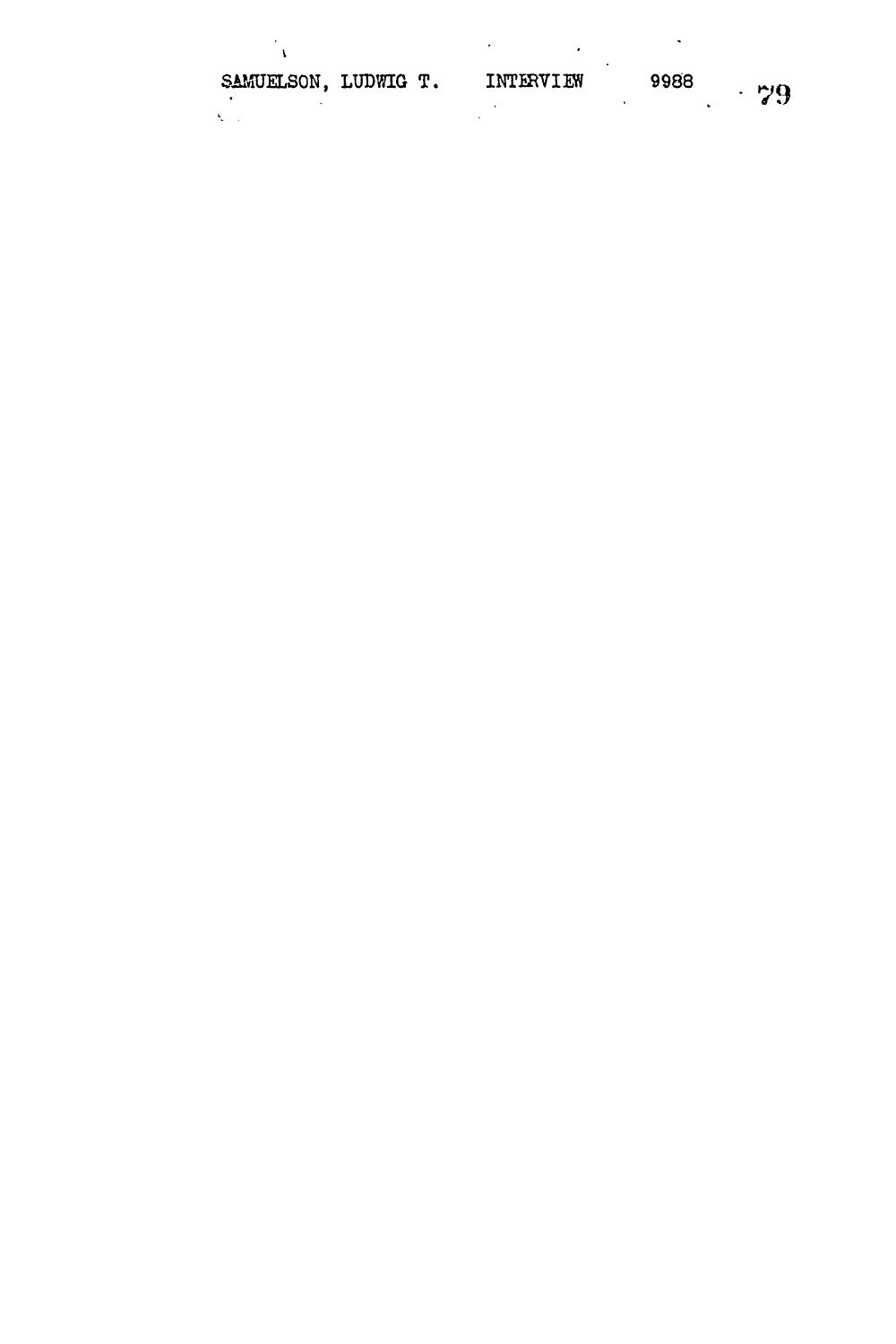Frank Company of the Company of the Company of the Company of Form  $A-(S-14)$  $\mathcal{H}$ BIOGRA<sup>6</sup>G (UG). WOUKS HROCKESS ADMINISTRATION Indian Turer-History Project for Oklahoma SAMULLSON, INTERVIEW  $.9988$ 高好  $\tilde{\mathcal{L}}$ r' Fund - Mrs. Nora Lorrin, El Reno, Oklahoma  $\mathbb{R}^2$ February  $193B$  $\texttt{max}$  on (date)  $18$ é Mr. Ludwig T. Samuelson El Reno, Oklahama  $\mathsf{b}$ on Adorelett Crime. (or location) 719 South Bickford, St. of the collection LATH: Ranth January Day 21 Year 1873 Kiley County Assas truh. **Allen**  $L_{\rm{max}}$ Flace of Firth Weden-1839 Futh F John Samuxson mpit ion al At futuer |  $\therefore$  Died  $\ln 1019$  . Samuelson'. albett ne varion, Tlace of birth waiden, 1850 brunktion of a stomether Furnive half of ld wirker doaling with the life and n interviered. Ro, m trimmed for sur weted subjects forting in them as their necesary and attach firmly to 面 con an ite attended 医紫外的 计定位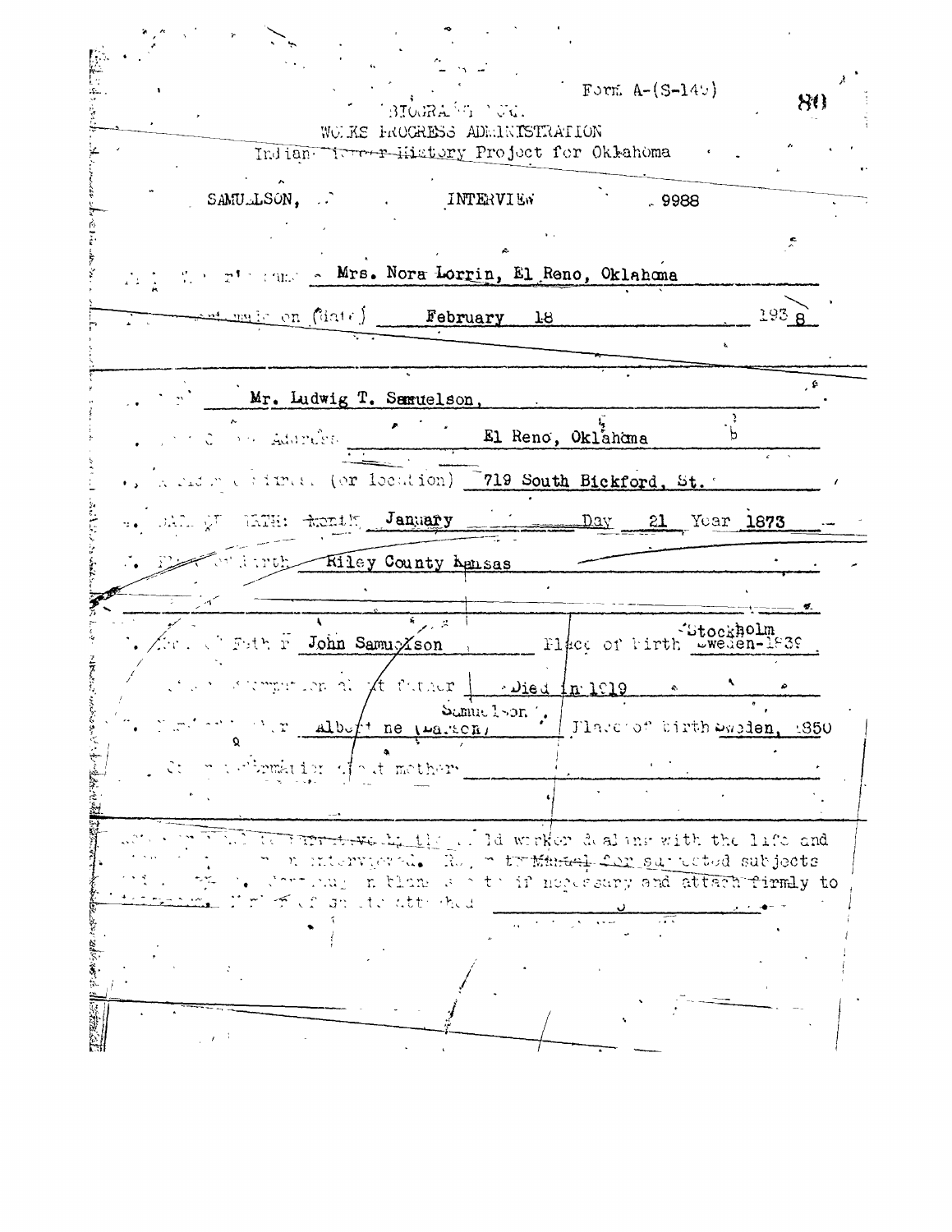## SAMUELS N.

Mrs. Nora Lorrin, . investigator, February 18, 1938..

> An Interview with  $Mr_{\bullet}$  Ludwig  $T_{\bullet}'$  Samuelson, • El Reno, Oklahoma,

INTERVIEW 49988

**S1**

È

I grew up on a farm in Riley County, Kansas, the same piace where  $I$  was born and came to  $Ok$ lah/ma Territory, in October of 1893. I made the trip in a/covered wagon, a little team of mules, and accompanied by my oldest brother, who came just for the  $trip_{\bullet}$  He only stayed three or four days, and then returned to Kansas.

My route was to Abilene, Wichita, Wellington, and down  $\ddot{\psi}$ through the Cherokee Strip, over the Old Chisholm Trail. There was, still some cattle in the Strip, but not many, and Enid was a city of tents, stores and everything in tents. The littig towns that were started in 1892 had some frame buildings, but still had some tents. I came through Kingfisher and Okarche, bought a relinquishment, and filed on the claim which was near Okarche. I built a little shack, twelve by sixteen feet, just a box house and batched three and a half .sixteen feet, just a, box house and batched three and a **half** years on this claim until I was married, February 17, 1897.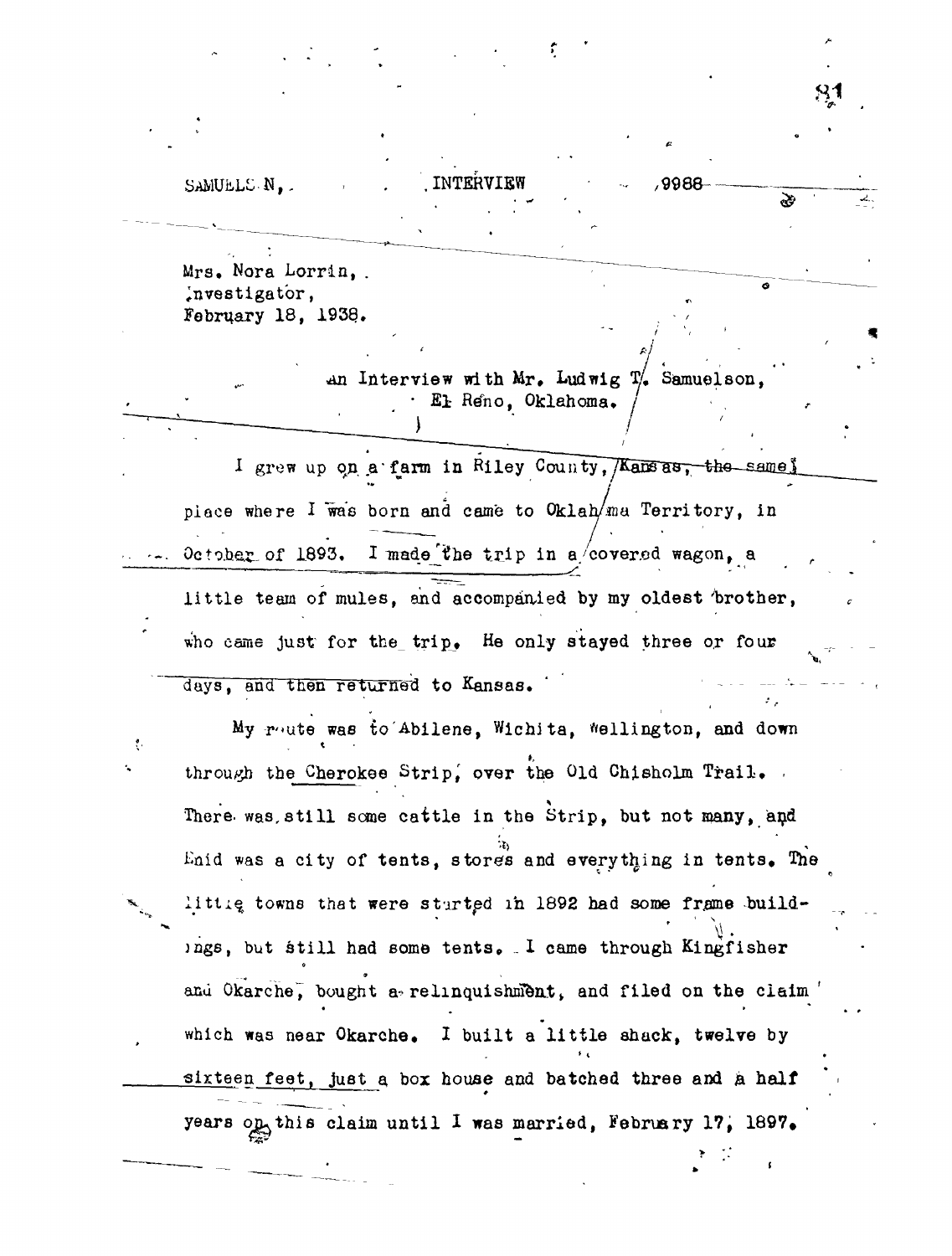My claim was just raw prairie but there was a creek running through it, with a few elm.trees growing, along  $\bullet$  . The second contract of the second contract of the second contract of the second contract of the second contract of the second contract of the second contract of the second contract of the second contract of the sec its banks. There was no town of Calumet at that time and my claim was located, five miles northeast of the present town of Calumet. I had a spring of fine soft water, and built my little shanty almost in  $+n$ e-middle of the claim, in order to be-near the water as I had to go five or six *t ••> . ^* . miles to get blackjack wood for fuel. Okarche, the nearest  **\* ,** trading point was nine miles away and I did most of my trading with Mr. John Heinen, who ran a general merchandise store, at that time in Okarche.

**c \***

SAMUELSON,

INTERVIEW 998

It was three years before  $I$  got a crop, getting my f $\sqrt{r}$ st crop-the year I was married. I planted fifteen acres to wheat each time and did not raise enough to get my seed back, until the third year, when I made about fifteen bushel of wheat to the acre. I had a few mules, a lister, walking plow, and cultivator, and borrowed a drill from a neighbor. I also had-a-couple of milch cows, and later same pigs. *., \* Thpre were lots ,f Indian allotments, around Calumet, about half of the land in that vicinity, belonged to the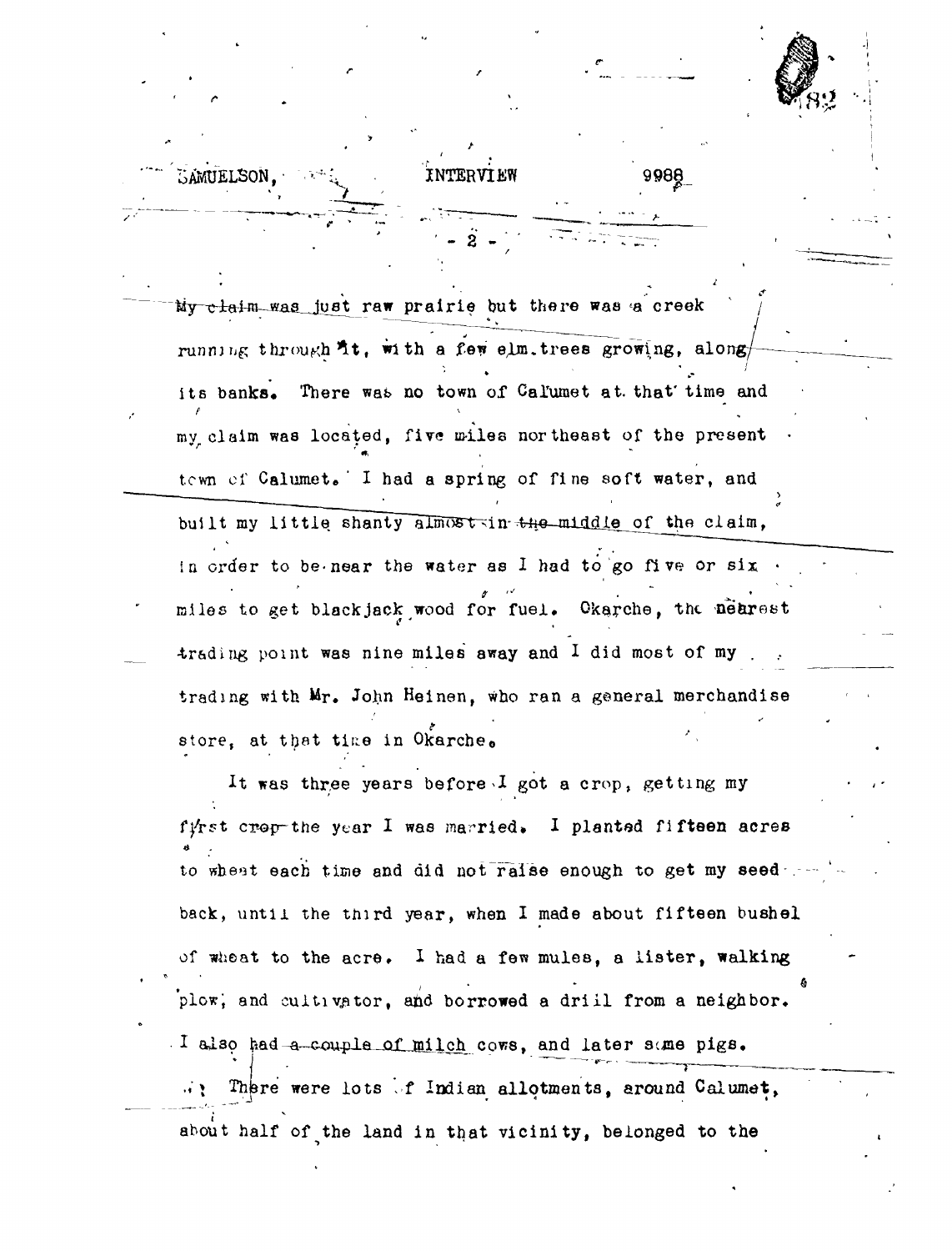$8.3$ SAM ELSON. INTERVIEW 9988 Indians, but most of them have sold their land to whitepeople-until there are only a few Indians who own their awn land now. There used to be an old Indian graveyard about two miles north west of Calumet, next to the river, and there a.e now three or four of them in that vicinity, along the river, where the sand is deep and soft. I presume the Indians chose those places, because, it would be easy to lig the graves in the soft sand. When I came to Oklahoma, there were no bridges; if the rivers were up, you stayed at home. In 1895, I took a trip with some friends, into the eastern part of Oklahoma, going through Shawnee, when the stumps ware all over town, in the streets, three of four feet high, and many of them quite large. Shawnee was built in a place where there had Seen thick timber, and large oak trees. We went down around Muskogee, and Sapulpa, and in our travels had to cross several bridges, across very deep gulleys. The bridges were made by putting logs across the ravines, and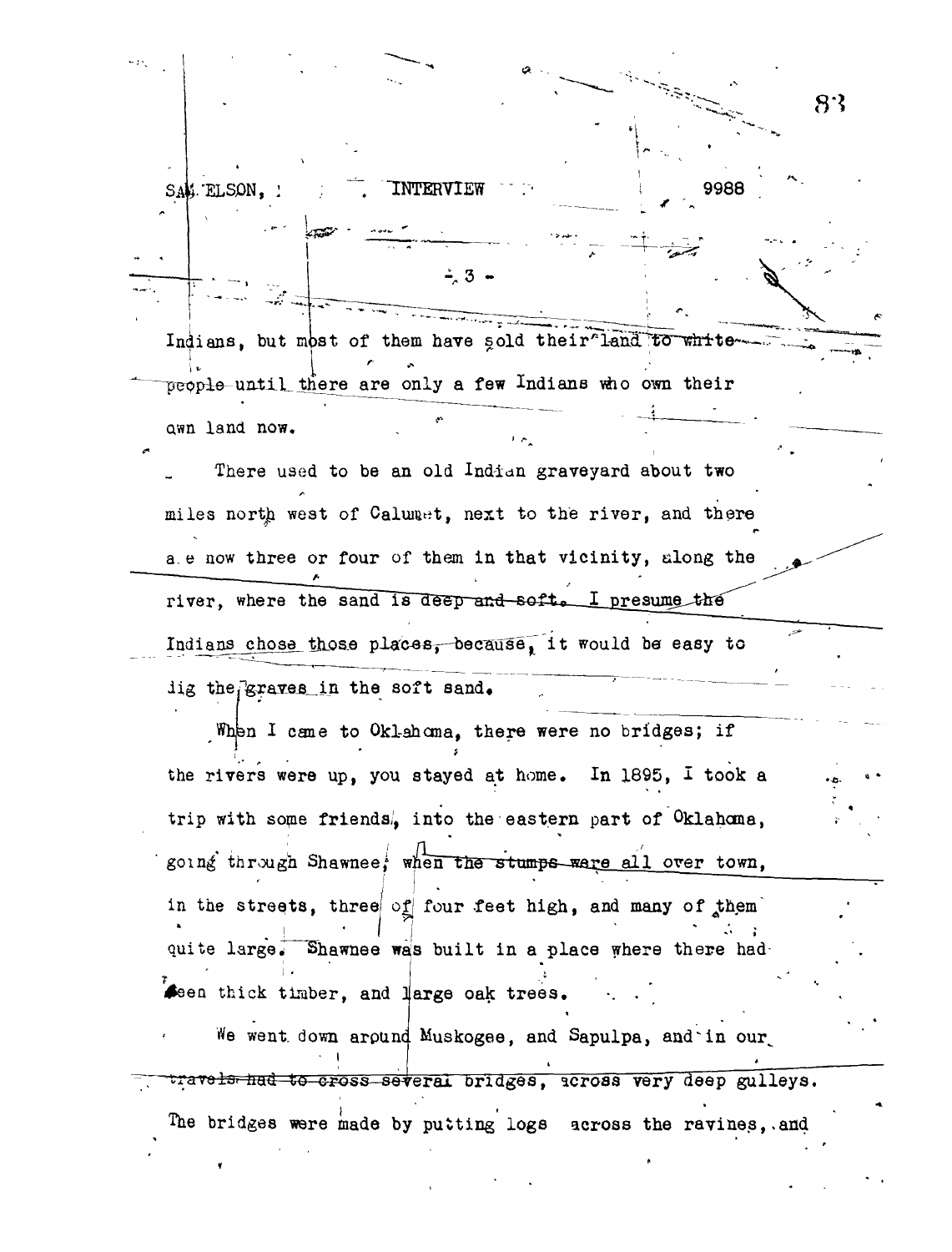| $\mathbb{R}^n$ .                                                  |
|-------------------------------------------------------------------|
| 84<br>$\sim$                                                      |
| $\cdot$ $\cdot$<br>INTERVIEW<br>r<br>9988<br>SAMUELSON, Premier   |
|                                                                   |
| 43,                                                               |
| putting logs cross ways on the supporting logs. When              |
| we first tried to cross, the muleswere scittish and               |
| afraid. We had to unnitch them, whip and coax them                |
| across, then tie a long repe on the wagon, and pull it            |
| across. This was dangerous as there were no bannisters            |
| on those bridges. After the mules had crossed the                 |
| bridges three or four times, they got over their fear             |
| of them, and would cross without further trouble.                 |
| We left the farm in 1901 and went to Calumet, and                 |
| entered the mercantile business.                                  |
| We sold lots of Merchandise to the Indians, when                  |
| they had the cash to pay for it, but it did not pay to            |
| tret them as they were itresponsible. A good many white           |
| people were like that too. The names of some Indians, that        |
| I was well acquainted with are;" Little Chief", "Bear Robe",      |
| Touch-emCloud", "-kunk Neck", "Hugh Antelope" "Harry Block"       |
| and "Red Cloud". The first time "Wed Cloud" came into the         |
| store, he could not talk English at all, and tried to make        |
| $\cdot$ me, understand who he was, but cuild not do so until Mrs. |
| Samuelson came in. She was wearing a red dress, and Red           |
|                                                                   |
|                                                                   |